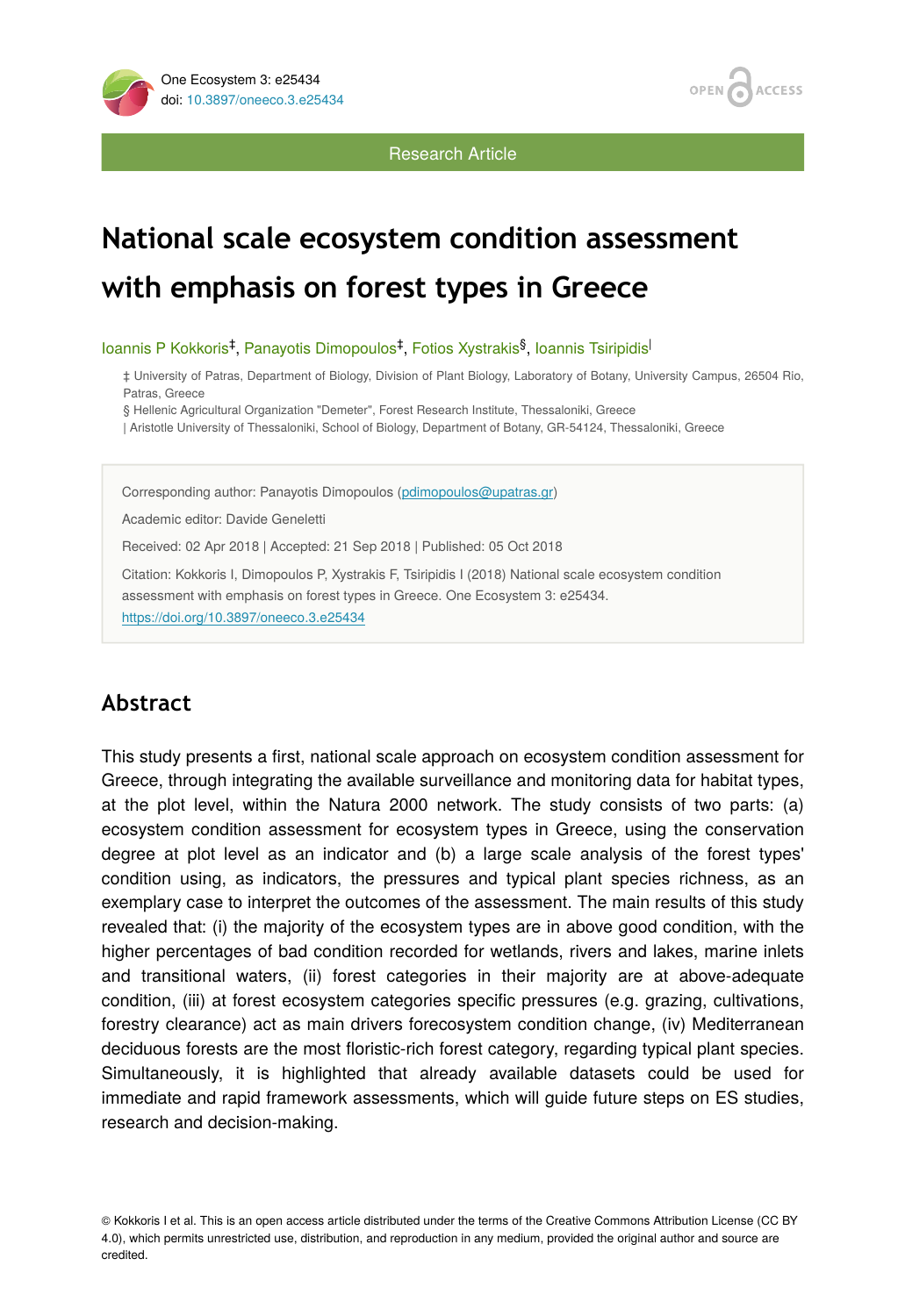### **Keywords**

conservation degree, ecosystem services, ESMERALDA, habitat types monitoring, MAES, Natura 2000, pressures, typical species richness

### **Introduction**

The diverse Greek landscape and its biological assets, provide a variety of relevant ecosystem types, which in turn support the actual and potential provision of ecosystem services (ES), that are essential for sustaining human welfare (Perring et al. 1992, Daily 1997, Cardinale et al. 2012). Following modern approaches on environmental management which highlight ES importance (e.g. de Groot 1992, Daily 1997, Costanza et al. 1997) and in line with the Millennium Ecosystem Assessment (Hassan et al. 2005), EU included and prioritised the ES concept under Action 5 of Target 2 of its Biodiversity Strategy to 2020 (European Commission 2011), calling on Member States to Map and Assess the state of Ecosystems and their Services (MAES). Since 2014, the implementation of MAES in Greece is included in the Prioritised Action Framework (Hellenic Ministry of the Environment, Energy and Climate Change 2014a) for the Natura 2000 sites and as an obligation of the National Biodiversity Strategy (Hellenic Ministry of the Environment, Energy and Climate Change 2014b).

In Greece, in accordance with the provisions of Article 11 of the Habitats Directive (92/43/ EEC) and in the framework of the project «Surveillance and Assessment of the conservation status of habitat types of community interest in Greece», the conservation status assessment of all habitat types was carried out with extensive field campaigns to collect data (2013-2015). Thus, a variety of detailed and geo-referenced data is available. However, until recently, the capacity of the relative state administrative units, as well as of the scientific staff, was unfamiliar with the ES concept, as proposed by the European Biodiversity Strategy 2020 (European Commission 2011) and thus could not use these data for integrated ES assessments. To overcome this shortcoming, the Hellenic Ecosystem Services Partnership (HESP), came up with a first approach of the MAES conceptual framework and since then an action plan guides the production of a set of national ecosystem type and condition maps (Dimopoulos et al. 2017b).

Following this action plan, which prioritises biophysical assessment and mapping in 2018 and 2019 and by using the guidelines given in the analytical framework for mapping and assessment of ecosystem condition in EU (Maes et al. 2018), we conducted (a) a national scale assessment of the ecosystem types' condition in the Natura 2000 Specific Areas for Conservation (SACs) in Greece, based on recent monitoring data for habitat types (Hellenic Ministry of Environment and Energy 2016) (Fig. 1) and (b) a large scale analysis of the forest types' condition. Forest types were selected as being the predominant habitat group in Greece (forest habitats represent 37% of the natural habitat types in Greece), where most of the recent monitoring (Hellenic Ministry of Environment and Energy 2016) plots (and the relevant data e.g. pressures, species recordings etc.) have been sampled.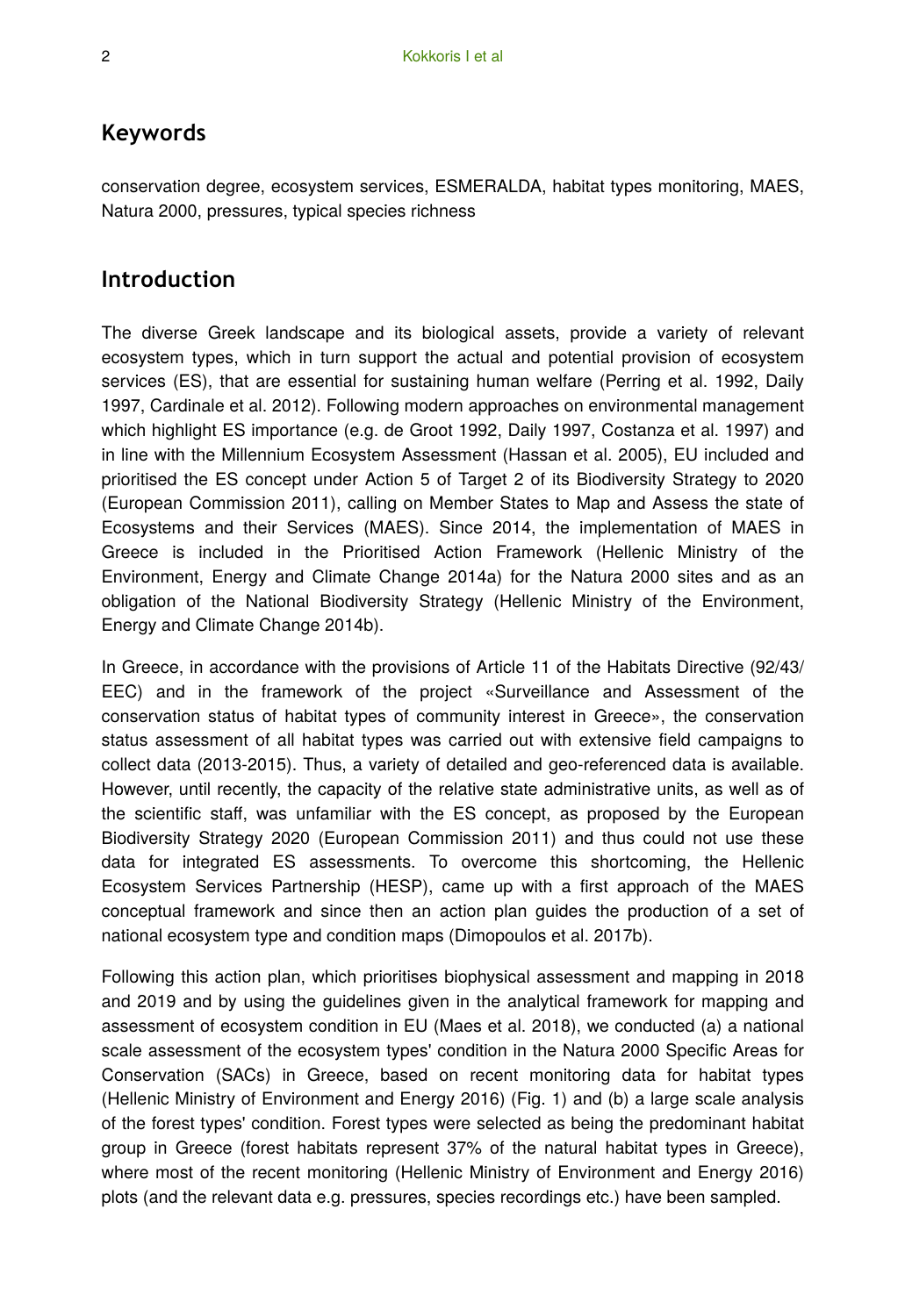

#### Figure 1.

Sample plots' locations (blue dots) used for mapping and assessment of the ecosystem condition. This dataset derives from the monitoring protocols collected for the surveillance and conservation status assessment of habitat types in Greece (Hellenic Ministry of Environment and Energy 2016).

Assessing and mapping ecosystem condition is one of the core objectives for the implementation of any MAES related study at every scale (i.e local, regional, national), because it represents both quality and biophysical state measures that are required to assess the capacity of the ecosystems to generate services (Bordt 2015). The fifth EEA (European Environmental Agency) MAES report (Maes et al. 2018) proposes an analytical framework on how to approach the "ecosystem condition" idea. In this report, ecosystem condition refers to the physical, chemical and biological condition or quality of an ecosystem at a particular point in time and embraces legal concepts (e.g. conservation status under the Birds and Habitats Directives, ecological status under the Water Framework Directive and environmental status under the Marine Strategy Framework Directive), as well as other proxy descriptors related to state, pressures and biodiversity.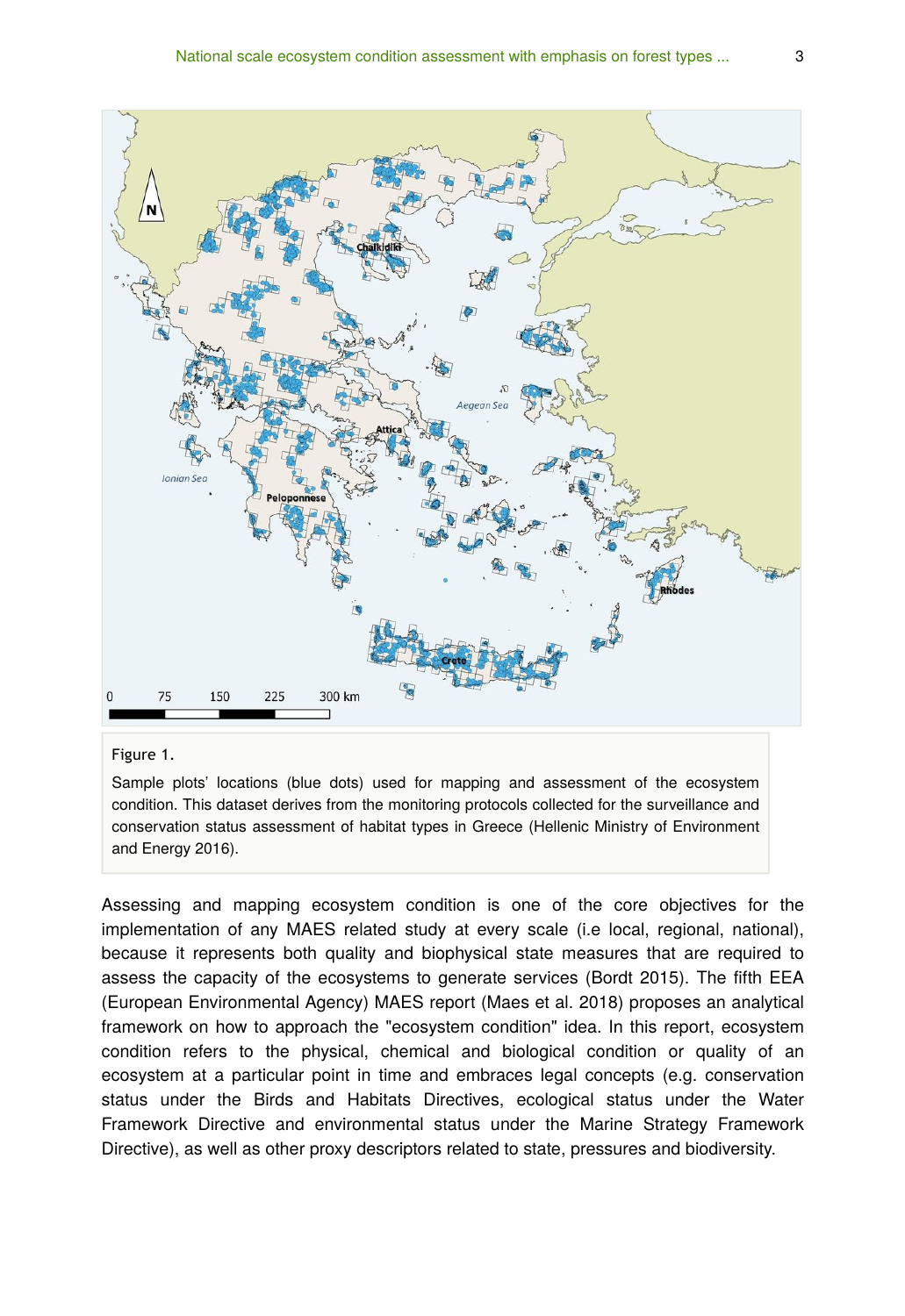Based on experiences gained and capacity building via the ESMERALDA H2020 Project\*1, the present study aims to:

- 1. map and assess the condition of the MAES level 2 ecosystem types in Greece, using the available data on habitat types' conservation degree (national scale approach within the major MAES level 1 ecosystem categories),
- 2. apply a large-scale analysis of the forest categories of Greece in order to interpret the results of the national scale condition mapping and assessment (national scale approach within the MAES level 2 ecosystem types),
- 3. explore and interpet the relationship of the forest categories condition to the recorded pressures and typical plant species diversity (national scale approach within the forest categories).

The present study and the assessment presented in Kokkoris et al. (2018) are considered as initial steps needed for the MAES implementation in Greece, to move forward with operational integrated MAES studies, as described in the framework proposed by Burkhard et al. (2018).

# **Material and methods**

This study is based on the ecosystem condition assessment framework presented by Maes et al. (2018), which proposes indicators to assess the ecosystem condition in various ecosystems. Following the guidelines of suggested indicators by Maes et al. (2018) and, according to data availability, the following indicators have been used:

- 1. the conservation degree of each habitat type at the sample plot level, to assess the ecosystem condition of MAES level 2 ecosystem types and of forests categories
- 2. the pressures recorded at MAES level 2 ecosystem types and at forests categories
- 3. the typical species richness per forest category

The term conservation degree is used for the conservation status assessment at local (i.e. sampling locality) or regional (i.e. Natura 2000 SAC) scale, while, at the national scale, the term conservation status is applied. This need for differentiation in the terminology has been proposed by Evans and Arvela (2011), as well as by Chrysopolitou et al. (2015) for Greece to distinguish the assessments made at local/regional scale for the completion and/ or update of Standard Data Forms, from those made at the national or biogeographical scale for the purposes of habitat types monitoring according to Article 17 of Directive 92/43/EEC.

Pressures used as an indicator for ecosystem condition represent past and/or contemporary ongoing impacts that cause a decrease in environmental quality (Maes et al. 2018) and threaten the long-term viability of the ecosystem types and their habitats (Tsiripidis et al. 2018).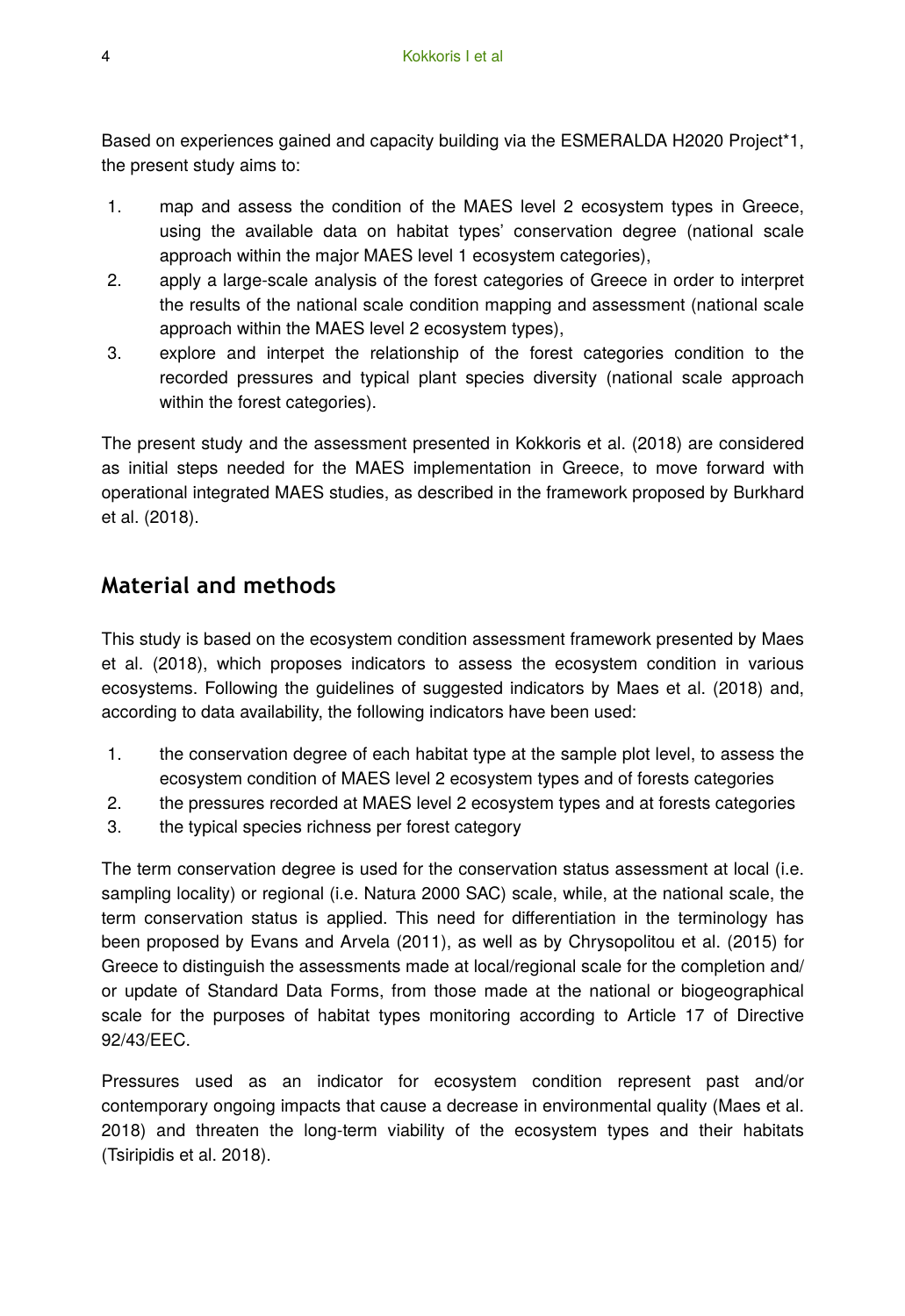In the present contribution, typical plant species (determined objectively using algorithms and fidelity coefficient values, sensu Tsiripidis et al. 2018) richness per habitat type serve as an ecosystem condition indicator, which:

- 1. is related to indicator species following the phytosociological approach and thus correspond to the characteristic and/or the differential species of the associations/ plant communities, as well as of the higher level syntaxa (alliances, orders, classes) (e.g. Braun-Blanquet 1964; Dierschke 1994; Leuschner and Ellenberg 2017a, Leuschner and Ellenberg 2017b),
- 2. reflects the favourable structure and functions of each habitat type and
- 3. is sensitive to changes in the condition of the habitat ("early warning indicator species") (Evans and Arvela 2011).

#### **Condition assessment of ecosystem types**

To assign each habitat type to the relevant MAES level 2 ecosystem type, we created a typology following EEA\*2 and Kokkoris et al. (2018) (Table 1). Hence, each habitat type has been attributed to one of the following ecosystem types: (a) grasslands, (b) woodland and forests, (c) heathland and shrub, (d) sparsely vegetated land, (e) wetlands, (f) rivers and lakes, (g) marine inlets and transitional waters.

#### Table 1.

Typology of ecosystems and correspondence of the habitat types of Greece (Dimopoulos et al. 2018) with the MAES ecosystem categories and types (Level 1 and Level 2). Habitat type codes of Greek interest are underlined; in bold, the habitat types assessed in the present study; asterisk (\*) indicates habitat types of conservation priority in Europe. The habitat type code names are provided in Suppl. material 1.

| <b>MAES Categories</b>                |                                    | Natura 2000 Habitat types' codes                                                                                                                                                                                                                            |  |
|---------------------------------------|------------------------------------|-------------------------------------------------------------------------------------------------------------------------------------------------------------------------------------------------------------------------------------------------------------|--|
| Major ecosystem category<br>(Level 1) | <b>Ecosystem type</b><br>(Level 2) |                                                                                                                                                                                                                                                             |  |
| Terrestrial                           | Grasslands                         | 1510*, 5150, 6110*, 6170, 6220*, 6230*, 6260*,<br>6280, 6290, 6420, 6430, 6450, 6510, 62A0,<br>62D0, 651A                                                                                                                                                   |  |
|                                       | Woodland and forest                | 2270*, 9110, 9130, 9140, 9150, 9180*, 9250,<br>9260, 9270, 9280, 9290, 9310, 9320, 9340,<br>9350, 9370*, 9380, 9410, 9530*, 9540, 9560*,<br>9580, 91BA, 91CA, 91E0*, 91F0, GR91K0,<br>GR91L0, 91M0, 925A, 952B, 92A0, 92C0,<br>92D0, 934A, 951A, 951B, 95A0 |  |
|                                       | Heathland and shrub                | 1420, 1430, 2210, 2250*, 2260, 4060, 4090,<br>5110, 5210, 5230*, 5310, 5330, 5340, 5350,<br>5420, 5430                                                                                                                                                      |  |
|                                       | Sparsely vegetated land            | 1210, 1240, 1410, 2110, 2120, 2220, 2230,<br>32B0, 8140, 8210, 8220, 8260, 8310, 8320                                                                                                                                                                       |  |
|                                       | Wetlands                           | 2190, 7140, 7210*, 7220, 7230, 72A0, 72B0                                                                                                                                                                                                                   |  |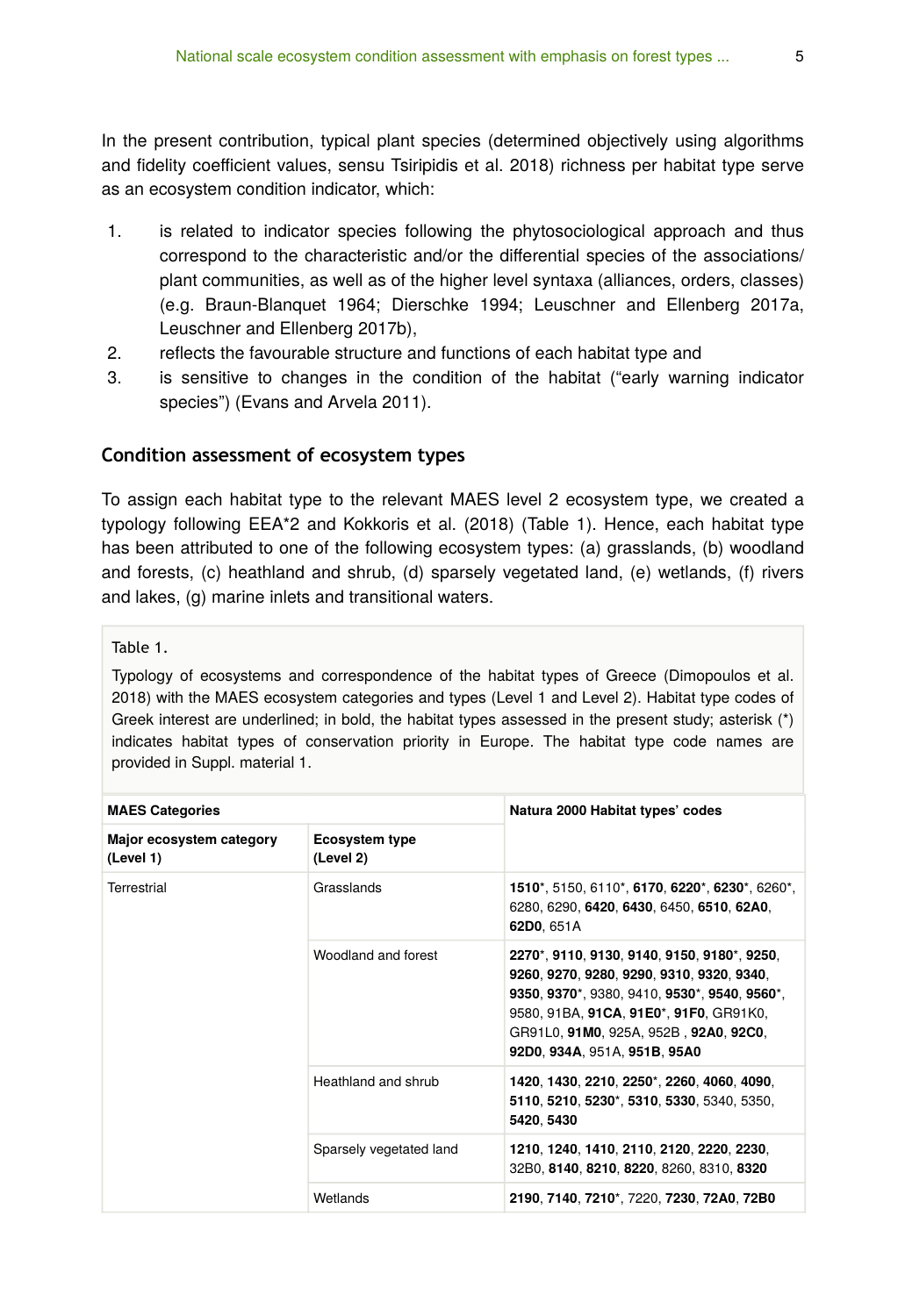| <b>MAES Categories</b>                |                                          | Natura 2000 Habitat types' codes                         |  |
|---------------------------------------|------------------------------------------|----------------------------------------------------------|--|
| Major ecosystem category<br>(Level 1) | Ecosystem type<br>(Level 2)              |                                                          |  |
| Freshwater                            | Rivers and lakes                         | 3130, 3140, 3150, 3170*, 3240, 3250, 3260,<br>3280, 3290 |  |
| Marine                                | Marine inlets and transitional<br>waters | 1310                                                     |  |

Accordingly, all spatial data from the standardised habitat type monitoring protocols, applied at each sample plot, were assigned to the relevant ecosystem type, grouped and projected on the EEA 10 km grid. Each monitoring protocol (Tsiripidis et al. 2018) resulted in a conservation degree (that incorporates typical species presence and abundance, structure and functions, presence and intensity of pressures) for each habitat type at the plot level (Dimopoulos et al. 2018, Tsiripidis et al. 2018). The condition assessment has been achieved by assigning the plot conservation degree value (i.e. Good, Poor or Bad) on a scale from 1 to 3, i.e Good = 1, Poor = 2 and Bad = 3; hence, the conservation degrees below "Good" contribute with an increased weight in the condition calculation, integrating the importance of "Poor" and "Bad" conservation degree into the ecosystem's condition per cell. For each grid cell with available monitoring protocols, we calculated and used the mean value of the weighted conservation degree of all plots as the ecosystem condition indicator for each cell; the results of this analysis were classified according to a five-rating scale that represents the condition value for each ecosystem type at each grid cell, as follows: Excellent, Good, Adequate, Poor, Bad and are represented thematically using GIS (Fig. 2).



#### Figure 2.

Schematic representation of the methodology used to assess the ecosystem condition in each cell (snapshot from the woodlands and forests assessment). Cell colours represent the ecosystem condition as the mean of all plot values in the cell.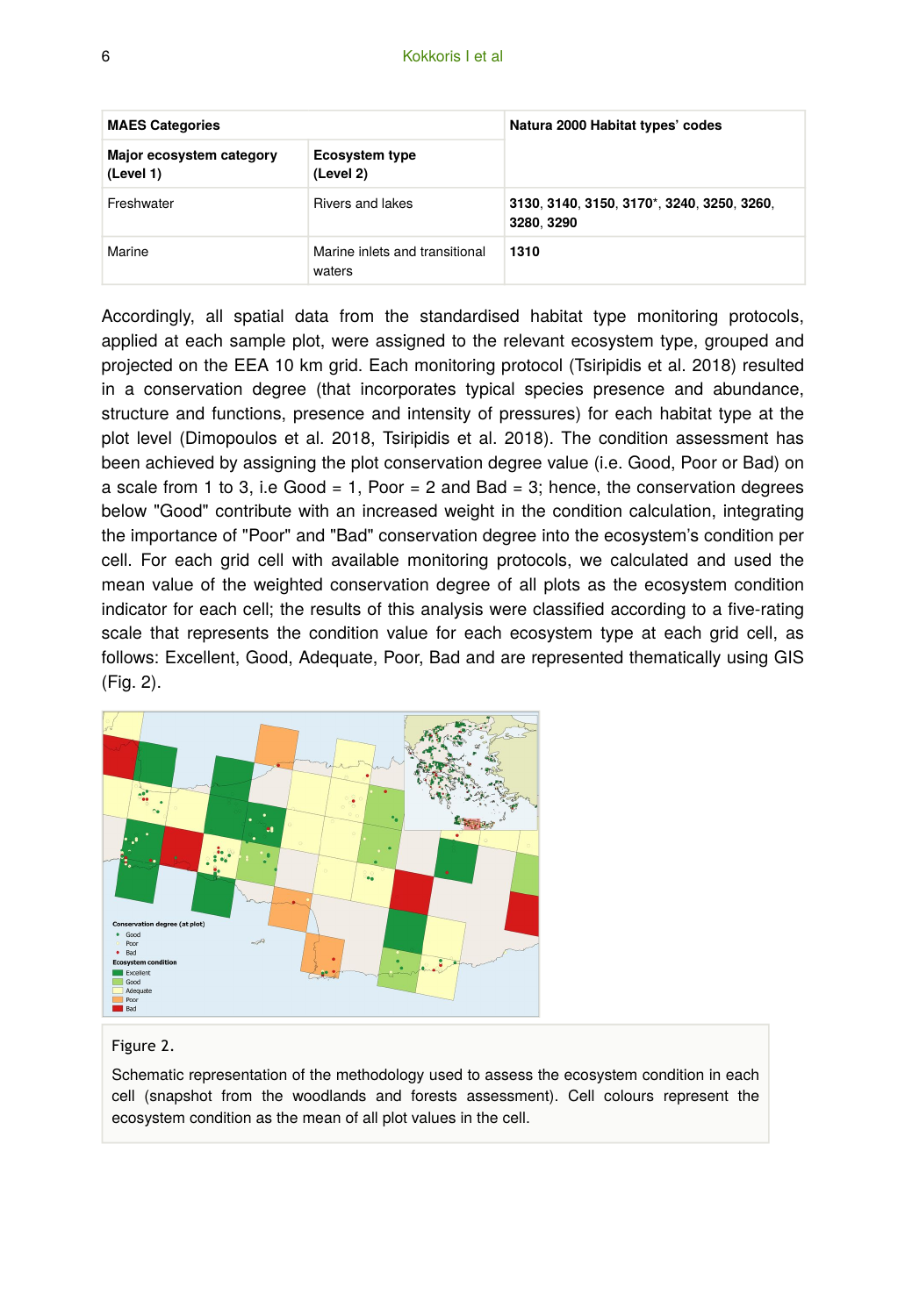#### **Distribution of the pressure(s) present at each grid cell**

Based on Tsiripidis et al. (2018), we calculated a pressure Shannon/index as the numerical expression of quantity and intensity of all pressures recorded at each grid cell. In each sampling location, the occurrence and intensity (low, medium, high) of pressures and threats was assessed by means of expert judgement from the field researchers. Field researchers used the standard list of pressures and threats found in the reference material for the reporting period 2007-2012 under Article 17 of the Habitats Directive\*3. For each recorded pressure and threat in each sampling location, the value of 1, 2 or 3 for low, medium or high intensity, respectively was assigned. The final 'pressure Shannon/index' value was derived by summing the individual values of pressures and threats in each sampling location and then averaging these values at the level of grid cell (in each grid cell, a number of sampling locations can occur). The 'pressure Shannon/index' was finally expressed in a six-grade effect scale i.e. 0: No pressures, 1: Very low, 2: Low, 3: Medium, 4: High, 5: Very high.

#### **Condition assessment of the forest ecosystems**

To interpret and exemplify the condition results in the forest ecosystems (i.e. "woodland and forests" MAES level 2 category), we assessed for each forest category present in Greece (Table 2): (a) its present condition, (b) the pressures applied and (c) its typical species richness. The aim of this interpretation assessment was to identify possible correlations and overlaps amongst the conditions of each forest category with the pressures applied and the typical species richness.

Table 2.

Forest categories and types of Greece (Dimopoulos et al. 2014) in correspondence with the assessed habitat types; the habitat type codes of Greek interest are underlined; asterisk (\*) indicates habitat types of conservation priority in Europe.

| <b>Forest category</b>                      | <b>Forest type</b>                                                      | Habitat type code               |
|---------------------------------------------|-------------------------------------------------------------------------|---------------------------------|
| Temperate mountainous coniferous<br>forests | Mediterranean and Anatolian Black pine (Pinus)<br><i>nigra</i> ) forest | 9530*                           |
|                                             | Abies cephalonica forest                                                | 951B                            |
|                                             | Pinus sylvestris forest                                                 | 91 CA                           |
|                                             | High oro-Mediterranean pine (Pinus heldreichii)<br>forest               | 95A0                            |
| Temperate deciduous forests                 | Beech forests of temperate Europe                                       | 9110, 9130, 9140, 9150,<br>9270 |
|                                             | Ravine and slope forest                                                 | 9180*                           |
| Mediterranean deciduous forests             | Quercus cerris, Q. petraea, Q. frainetto forests                        | 91M0, 9280                      |
|                                             | Quercus trojana forests                                                 | 9250                            |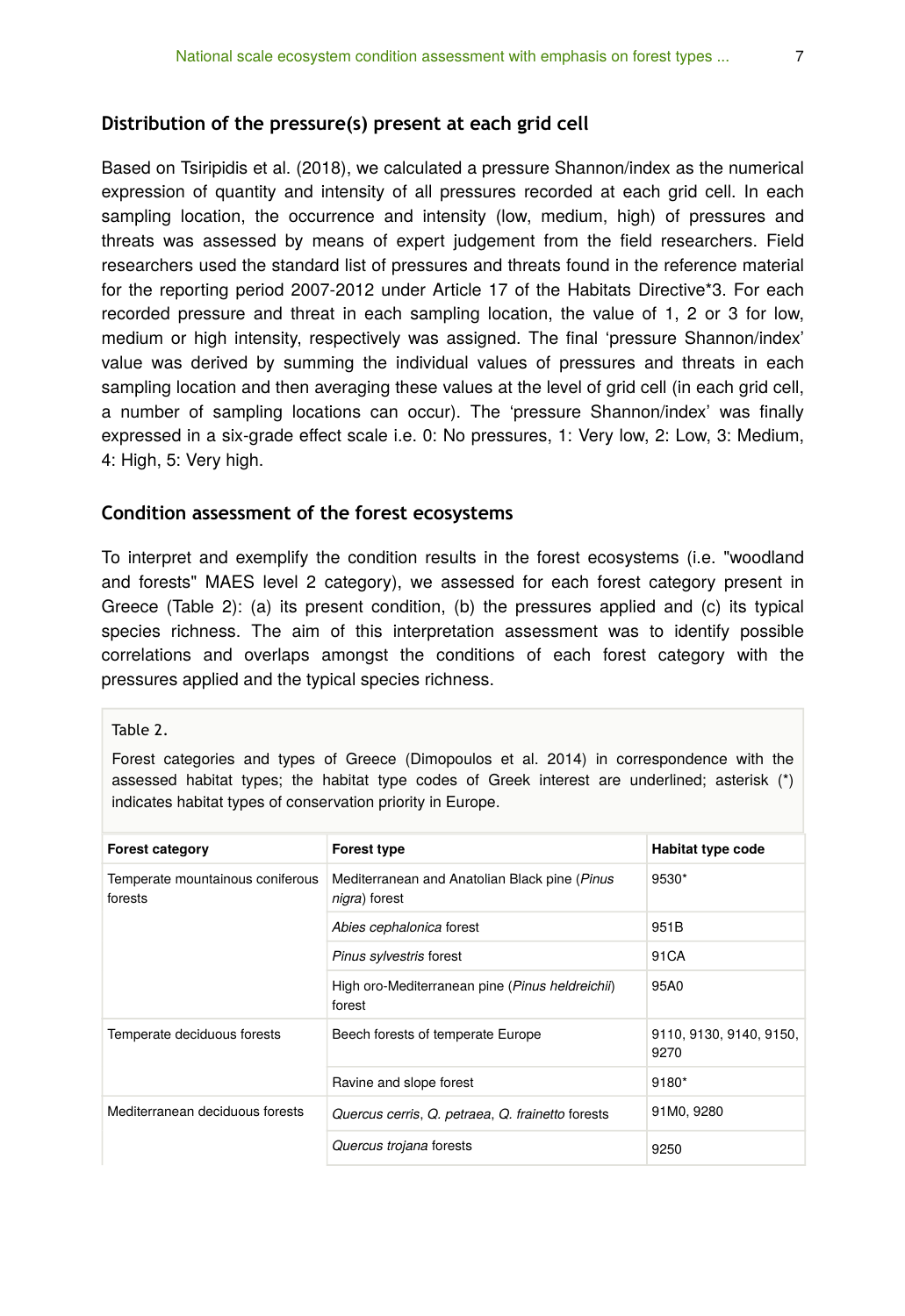| <b>Forest category</b>                  | <b>Forest type</b>                                                                          | Habitat type code |  |
|-----------------------------------------|---------------------------------------------------------------------------------------------|-------------------|--|
|                                         | Quercus macrolepis and Aegean Q. brachyphylla<br>forest                                     | 9310, 9350        |  |
|                                         | Quercus frainetto and Castanea sativa forest                                                | 9260              |  |
|                                         | Other thermophilous deciduous forests                                                       | 925A              |  |
| Mediterranean sclerophyllous<br>forests | Mediterranean evergreen oak (Quercus ilex, Q.<br>coccifera) forest                          | 9340, 934A        |  |
|                                         | Olea and Ceratonia forests                                                                  | 9320              |  |
|                                         | Palm groves of Phoenix theophrasti                                                          | 9370*             |  |
| Mediterranean coniferous forests        | Wooded dunes with Pinus pinea<br>Mediterranean pine (Pinus halepensis, P. brutia)<br>forest | $2270*$<br>9540   |  |
|                                         | Forests with <i>Juniperus</i> spp.                                                          | 9560*             |  |
|                                         | Cupressus sempervirens forest                                                               | 9290              |  |
| Floodplain forests                      | Riparian forest                                                                             | 92A0, 92C0, 92D0  |  |
|                                         | <b>Fluvial forest</b>                                                                       | 91E0*, 91F0       |  |

### **Condition assessment**

Applying the same methodology, as previously described for the ecosystem types, we produced ecosystem condition maps for each of the six forest categories present in Greece. This aims to identify the spatial patterns of forest categories' condition ranging from excellent to bad.

#### **Pressures assessment**

To identify, document and interpret the different ecosystems' condition, resulting for the forest categories, we determined the percentage share of the pressures recorded in the Natura 2000 database (Hellenic Ministry of Environment and Energy 2016) at each forest category. The analysis was based on recorded pressures of high and medium importance; pressures of low importance have been excluded from the analysis. The assessment of pressures was used, due to their importance as indicators for the ecosystem condition assessment (Maes et al. 2018).

#### **Typical species assessment**

Species richness is considered as a structural indicator for ecosystem condition assessments (Maes et al. 2018). From the available habitat types monitoring dataset (Hellenic Ministry of Environment and Energy 2016), which includes detailed recordings of typical species from field monitoring protocols for forest habitat types, we used the typical species richness as an indicator by applying the most commonly used Shannon Shannon/ index (H') (van der Maarel and Franklin 2013) for each forest type. In order to identify the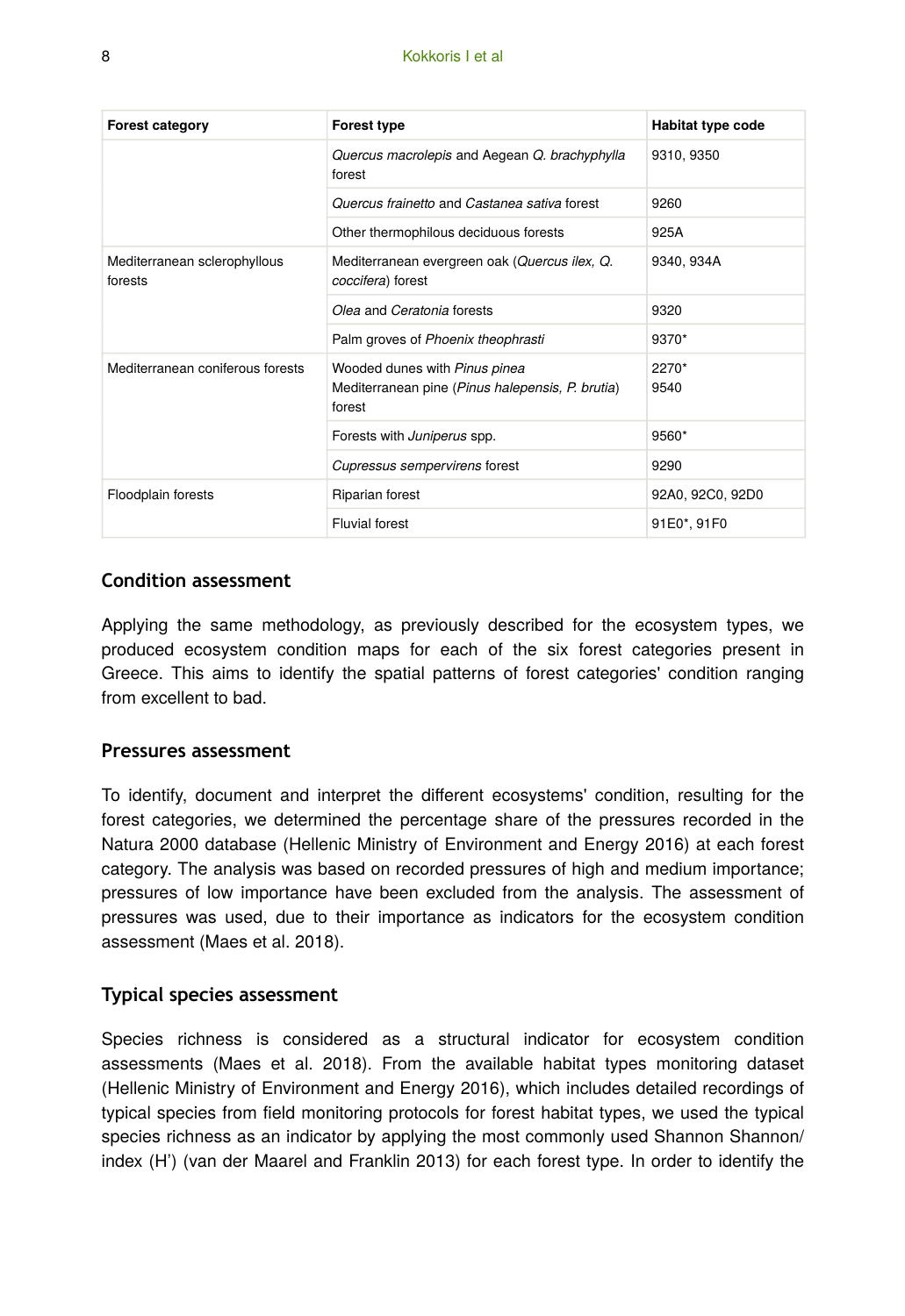spatial distribution of typical species diversity, we created Shannon-weighted heat-maps (using a radius of 40 km) for each forest category.

### **Results**

#### **Condition assessment of ecosystem types**

The national scale assessment for the condition of each ecosystem type (per EEA 10 km grid cell), resulted in the following:

- 1. the largest proportion of the ecosystem condition for all ecosystem types, except wetlands, is excellent and good (i.e. 57% and 12% of the grasslands are in excellent and good conditiion, respectively);
- 2. grasslands, woodland and forests, heathland and shrub, sparsely vegetated land and marine inlets and transitional waters in their majority are in excellent condition,
- 3. wetlands are assessed mostly (44%) in adequate condition;
- 4. amongst all ecosystem types, the higher percentages of bad condition are recorded for the wetlands (20%), rivers and lakes (18%), marine inlets and transitional waters (18%).

Detailed results of this assessment are presented in Table 3 and in Fig. 3 and Fig. 4 (ecosystem condition maps). From the ecosystem condition maps, presented in Fig. 3 and Fig. 4, it is evident that:

#### Table 3.

Proportion (%) of the ecosystem condition categories assigned to the ecosystem types (MAES level 2) of Greece (EEA 10 km grid cell analysis). The ecosystem condition is scaled as: Excellent, Good, Adequate, Poor and Bad.

| MAES ecosystem type (level 2)         | Ecosystem condition (% total) |                |          |                          |            |
|---------------------------------------|-------------------------------|----------------|----------|--------------------------|------------|
|                                       | <b>Excellent</b>              | Good           | Adequate | Poor                     | <b>Bad</b> |
| Grasslands                            | 57                            | 12             | 21       | 5                        | 5          |
| Woodland and forest                   | 59                            | 5              | 28       | $\overline{2}$           | 6          |
| Heathland and shrub                   | 71                            | $\overline{4}$ | 17       |                          | 7          |
| Sparsely vegetated land               | 62                            | 6              | 22       | 2                        | 8          |
| Wetlands                              | 28                            | 8              | 44       | $\overline{\phantom{a}}$ | 20         |
| Rivers and lakes                      | 48                            | 3              | 28       | 2                        | 18         |
| Marine inlets and transitional waters | 51                            | 6              | 25       | $\overline{\phantom{a}}$ | 18         |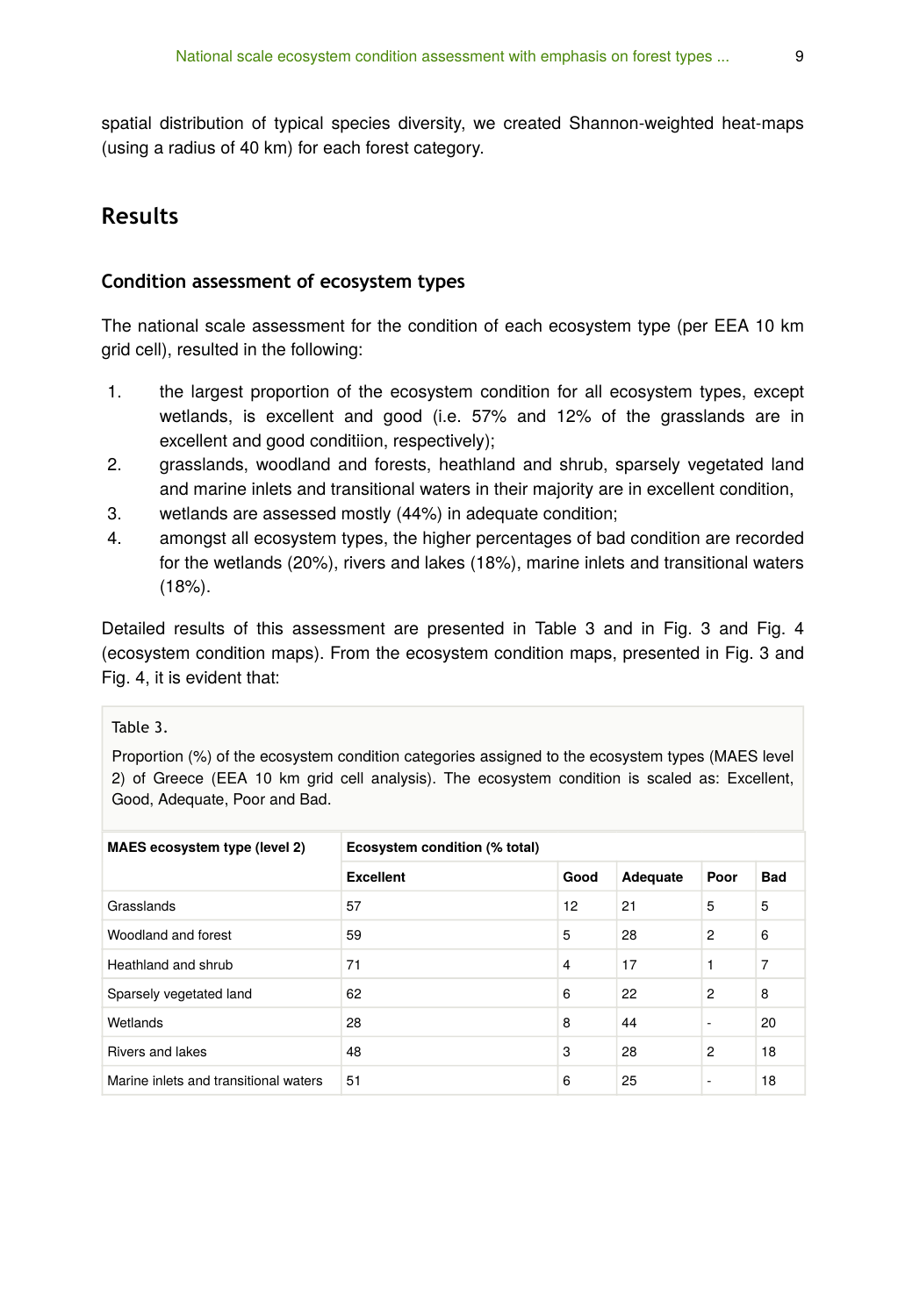

#### Figure 3.

Mapping of the ecosystem types' condition (EEA 10 km grid cell analysis) for: (a) grasslands, (b) woodland and forests, (c) heathland and shrub. Pressure(s) cumulative effect for each ecosystem type is presented in plates (a΄), (b΄) and (c΄), respectively.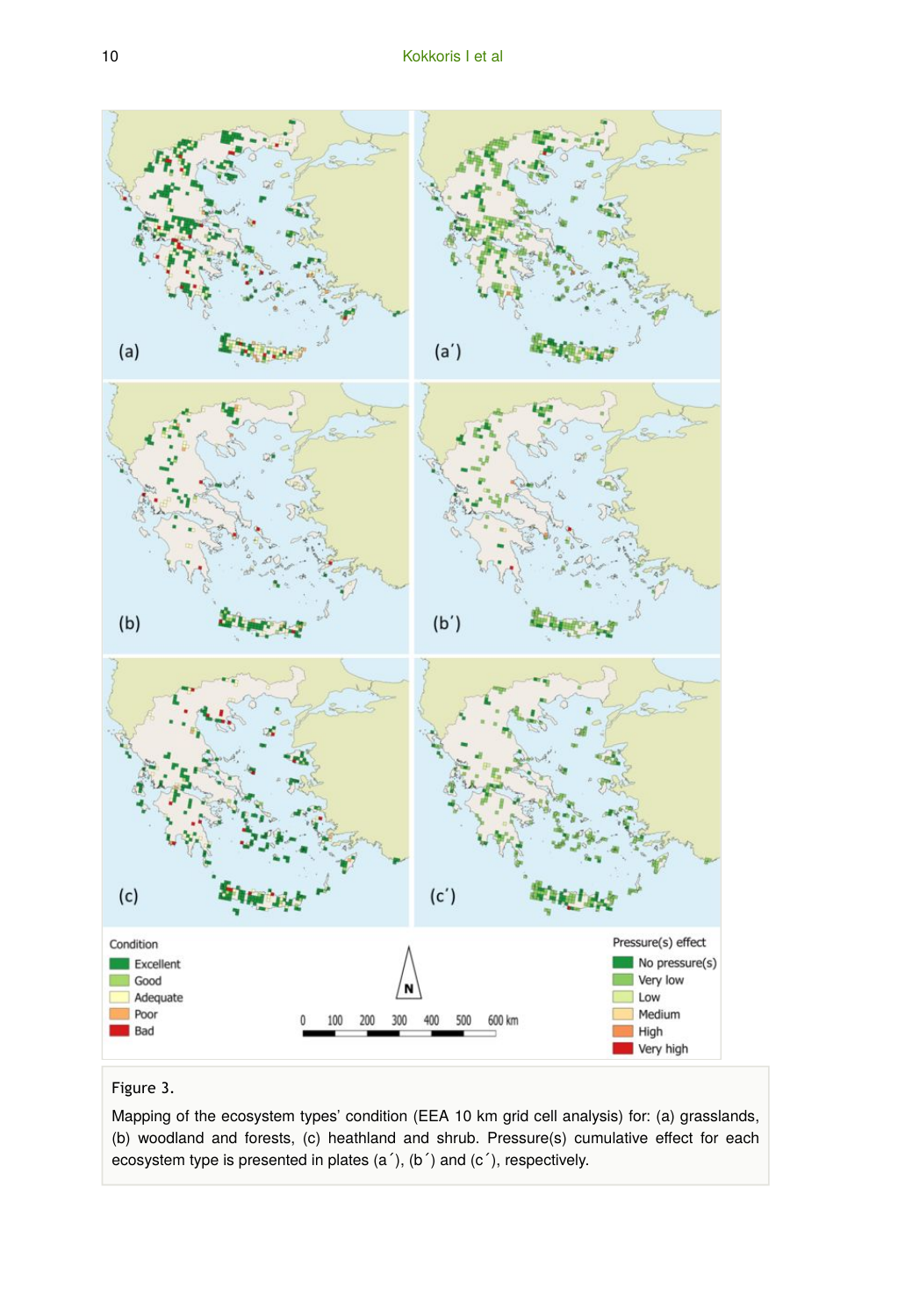

#### Figure 4.

Mapping of the ecosystem types' condition (EEA 10 km grid cell analysis) for: (d) sparsely vegetated land, (e) rivers and lakes, (f) wetlands and (g) marine inlets and transitional waters. Pressure(s) cumulative effect for each ecosystem type is presented in plates (d΄), (e΄), (f΄) and (g΄), respectively.

- 1. no specific pattern is detected along the latitudinal and longitudinal gradient;
- 2. areas with cells in bad condition are not uniformally distributed in all ecosystems types;
- 3. ecosystem types in mountainous areas are in their majority in excellent and good condition;
- 4. the majority of the pressures' effect on ecosystem types follows a rather uniform pattern ranging from "No" to "Low" intensity.

#### **Forest categories assessment**

#### **Condition assessment of the forest categories**

The analysis revealed that, in their majority, the forest categories are assessed at aboveadequate condition, with the maximum (82%) of excellent condition recorded in temperate mountainous coniferous forests and the minimum (48%) in floodplain forests. Temperate deciduous forests and Mediterranean deciduous forests present higher percentages (68% and 69%, respectively) in excellent condition compared to the remaining forest categories. Mediterranean coniferous forests and floodplain forests present the highest percentage (10%) in bad condition. Detailed results of this assessment are presented in Table 4 and Fig. 5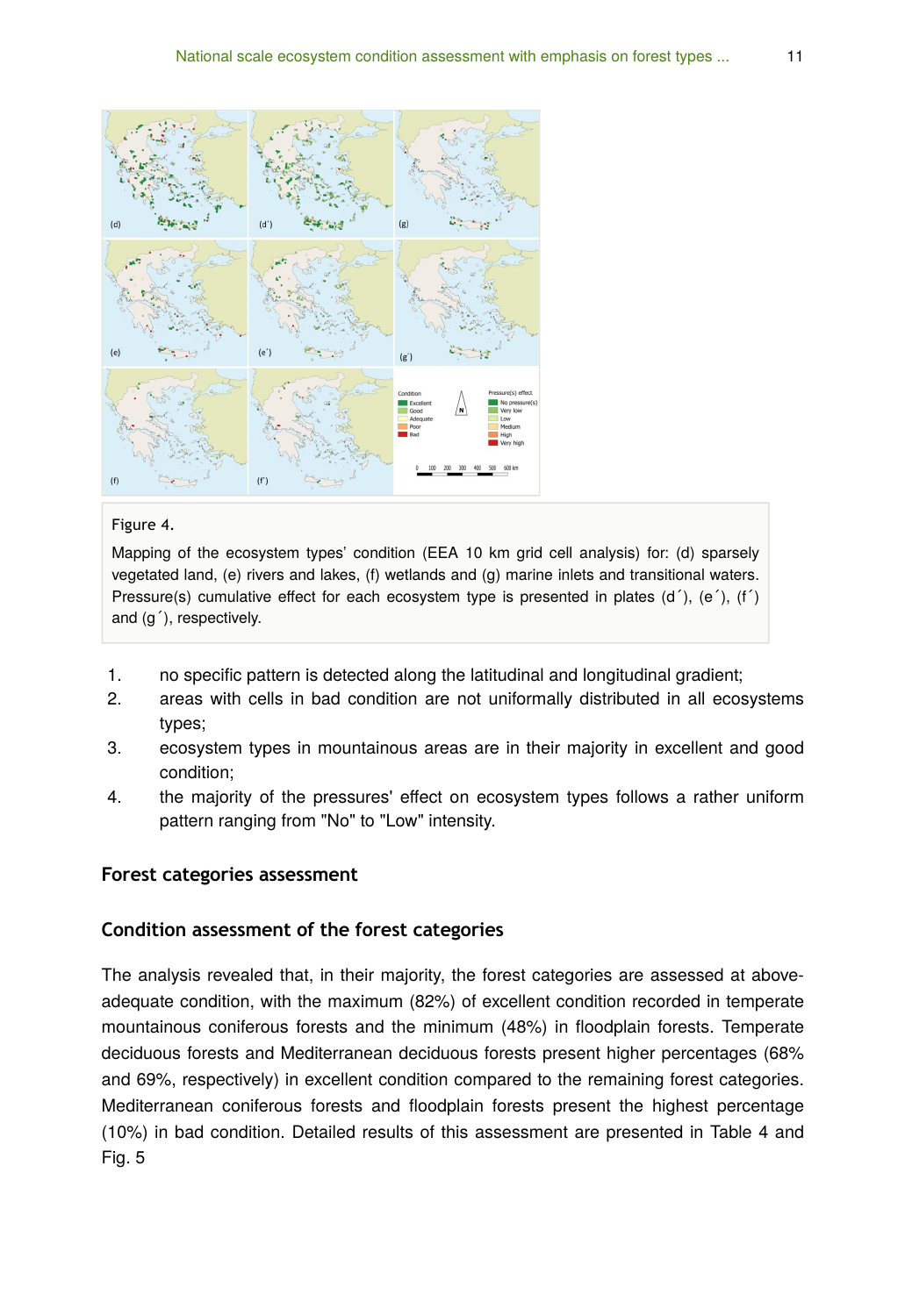#### Table 4.

Proportion (%) of the different ecosystem condition categories assigned to the Woodland and Forest Ecosystem category (MAES level 2) in Greece, based on the EEA 10 km grid cell analysis. The ecosystem condition is scaled as: Excellent, Good, Adequate, Poor and Bad.

| <b>Forest category</b>                   | Ecosystem condition (% total) |      |          |                |            |
|------------------------------------------|-------------------------------|------|----------|----------------|------------|
|                                          | <b>Excellent</b>              | Good | Adequate | Poor           | <b>Bad</b> |
| Temperate mountainous coniferous forests | 82                            | 1    | 12       |                | 5          |
| Temperate deciduous forests              | 68                            | 7    | 22       |                | 3          |
| Mediterranean deciduous forests          | 69                            | 5    | 21       |                | 5          |
| Mediterranean sclerophyllous forests     | 55                            | 5    | 32       | $\overline{c}$ | 6          |
| Mediterranean coniferous forests         | 58                            | 7    | 25       |                | 10         |
| Floodplain forests                       | 48                            | 6    | 34       | $\overline{2}$ | 10         |



#### Figure 5.

Forest categories condition mapping based on the EEA 10 km grid cell analysis: (a) Temperate mountainous coniferous forests, (b) Temperate deciduous forests, (c) Mediterranean deciduous forests, (d) Mediterranean sclerophyllous forests, (e) Mediterranean coniferous forests and (f) Floodplain forests.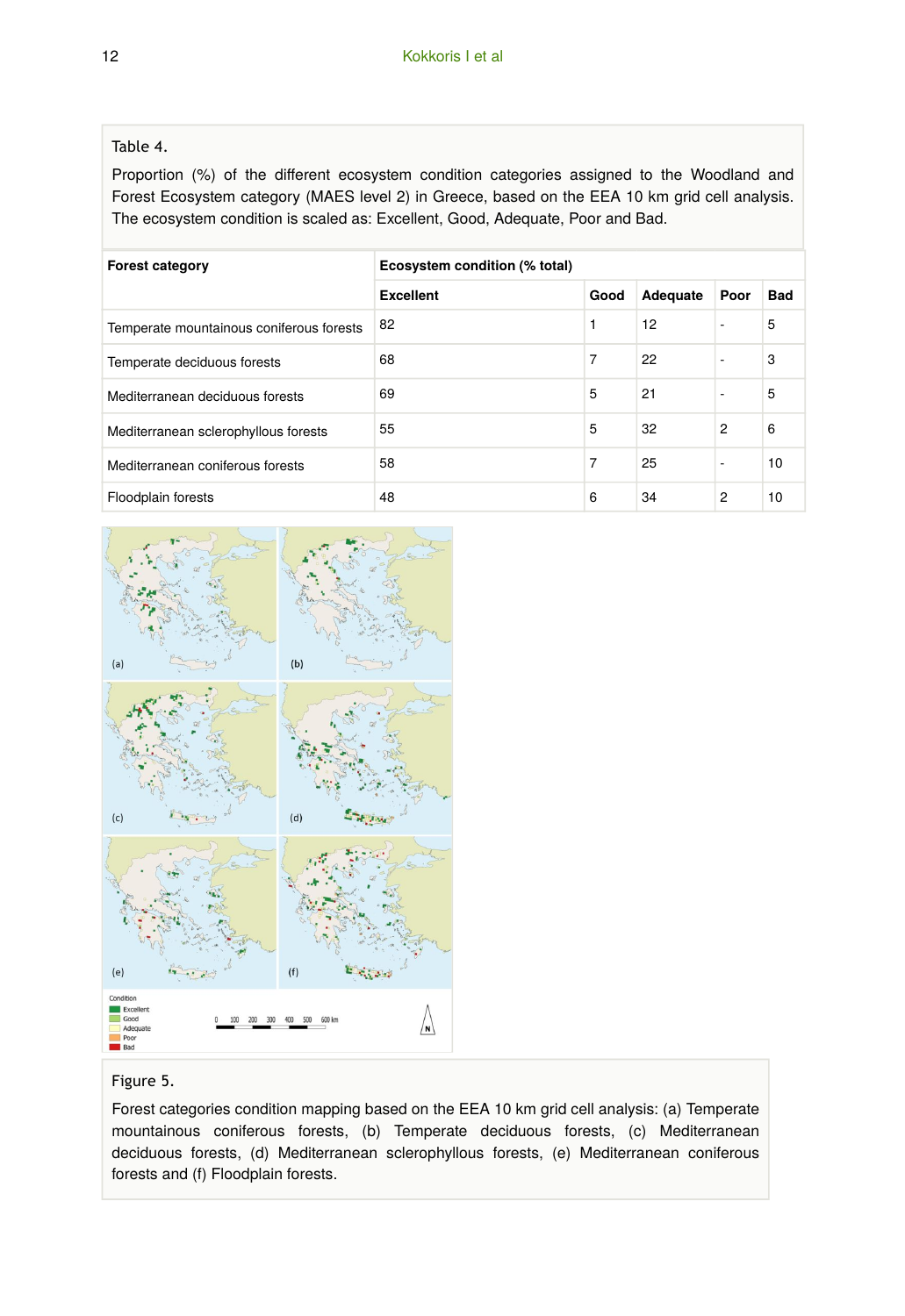#### **Pressures assessment at forest ecosystems**

Pressures' analysis provided information on the intensity and type of human impacts on forest ecosystem categories. This analysis revealed that grazing is the predominant pressure of high intensity in all forest categories, except (a) the temperate deciduous forests, where no high pressures have been recorded (forest clearance is the predominant pressure of medium intensity) and (b) the floodplain forests, where cultivation performance dominates. The pressures spectrum at floodplain forests is secondarily dominated by grazing, presence of invasive non-native species, water resources degradation and road network fragmentation (Fig. 6).



#### Figure 6.

Schematic representation of the contribution (%) of pressures of medium and high intensity recorded at the forest categories: (a) Temperate mountainous coniferous forests, (b) Temperate deciduous forests, (c) Mediterranean deciduous forests, (d) Mediterranean sclerophyllous forests, (e) Mediterranean coniferous forests and (f) Floodplain forests.

#### **Species richness assessment**

Mediterranean deciduous forests represent the most floristic-rich forest category, with the highest average number of typical plant species (13 taxa) and Shannon-diversity Shannon/ index value (1.53). The Mediterranean and the Temperate mountainous coniferous forests follow, with a Shannon diversity Shannon/index of 1.08 and 1.03, respectively. The results of this analysis are summed and presented in Table 5, while detailed information for each forest type is included in Suppl. material 2. The equitability (evenness) Shannon/index ranges from 0.43 (Temperate mountainous coniferous forests and Temperate deciduous forests) to 0.51 (Mediterranean coniferous forests); hence no significant difference is observed in the evenness distribution pattern amongst the forest categories. Due to the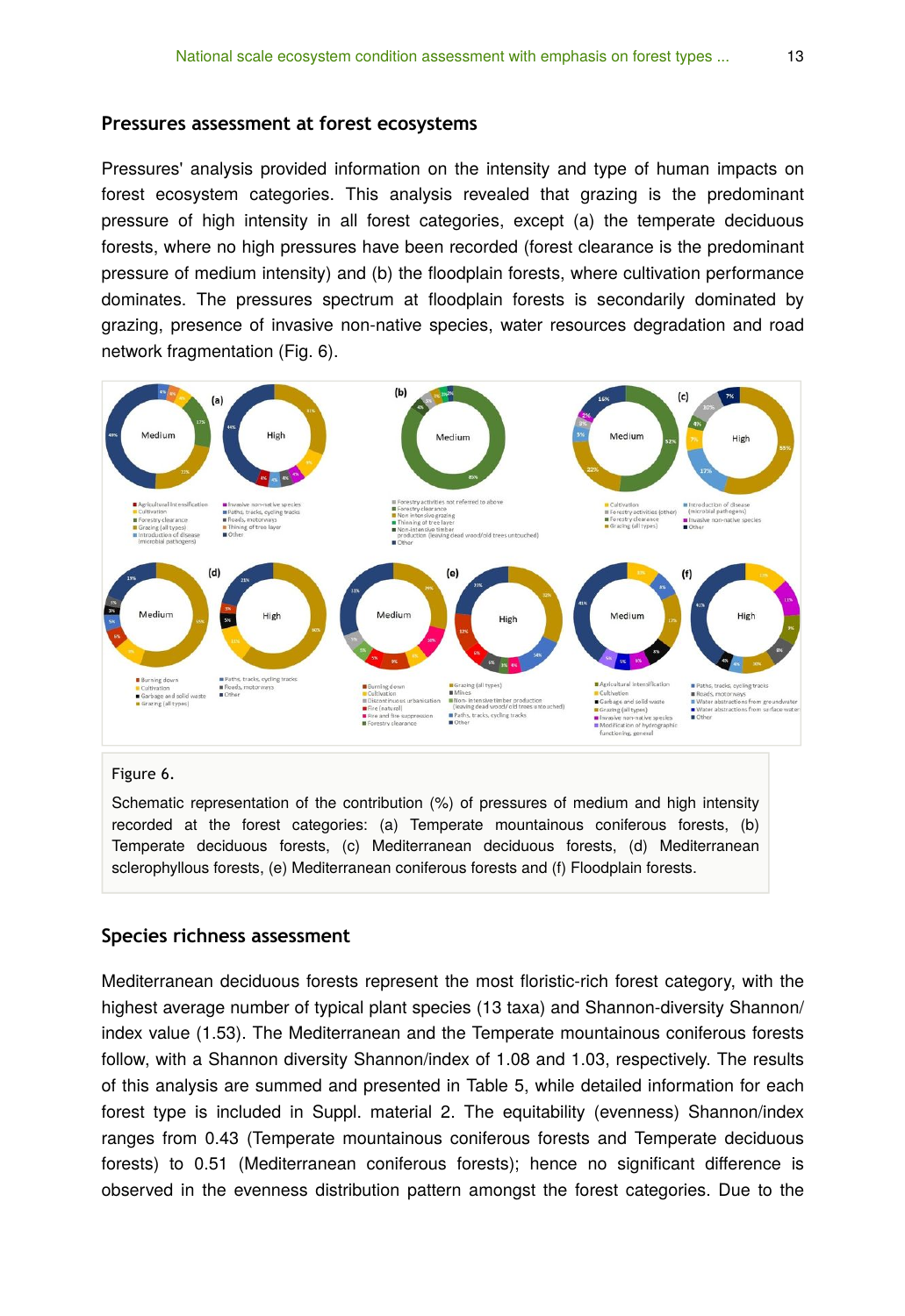evenness Shannon/index value (around 0.50), the typical species in all forest categories are moderately even in their distribution.

#### Table 5.

Typical species average number, Shannon and Evenness indices for each forest ecosystem category.

| <b>Forest category</b>                   | Typical species No (Avg) | Shannon (H') | Evenness (J') |
|------------------------------------------|--------------------------|--------------|---------------|
| Temperate mountainous coniferous forests | 12                       | 1.03         | 0.43          |
| Temperate deciduous forests              | 10                       | 0.95         | 0.43          |
| Mediterranean deciduous forests          | 13                       | 1.53         | 0.48          |
| Mediterranean sclerophyllous forests     | 9                        | 0.89         | 0.45          |
| Mediterranean coniferous forests         | 11                       | 1.08         | 0.51          |
| Floodplain forests                       | 8                        | 0.90         | 0.48          |



#### Figure 7.

Heat-maps of Shannon diversity Shannon/index for the forest categories: (a) Temperate mountainous coniferous forests, (b) Temperate deciduous forests, (c) Mediterranean deciduous forests, (d) Mediterranean sclerophyllous forests, (e) Mediterranean coniferous forests and (f) Floodplain forests.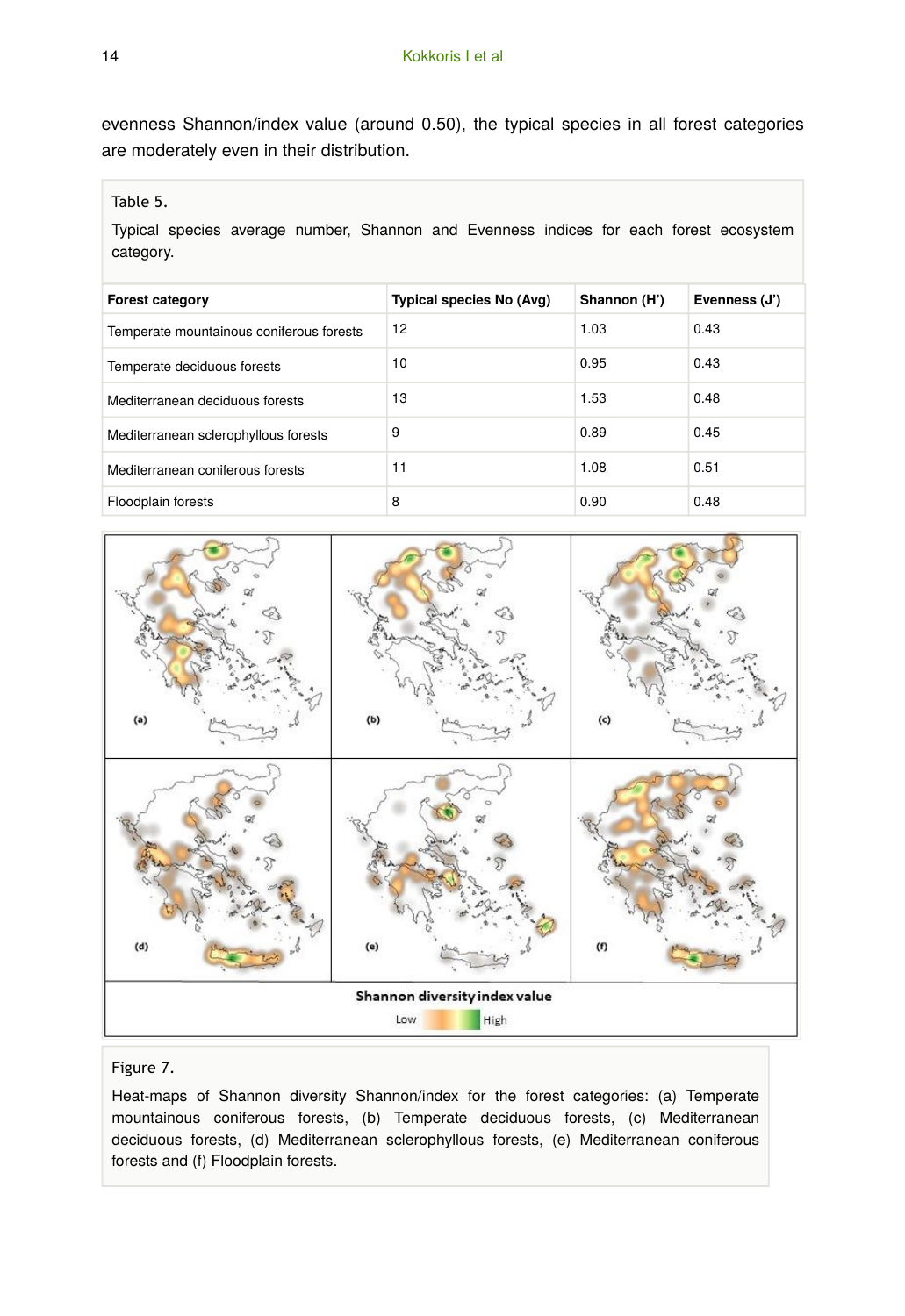#### **Shannon/index heatmaps**

From the heat-map per forest category (Fig. 7) based on Shannon's Shannon/index value, the geographical areas of Greece with high typical species diversity are highlighted. The highest typical species diversity is observed and spatially arranged per forest category, as follows: (a) Temperate mountainous coniferous forests: mountains of north, north-eastern Greece and Peloponnese; (b) Temperate deciduous forests: northern Greece; (c) Mediterranean deciduous forests: north-central and north-eastern Greece; (d) Mediterranean sclerophyllous forests: Crete; (e) Mediterranean coniferous forests: northern Greece (Chalkidiki), central Greece (Attica) and southeast Aegean (Rhodes); and (f) Floodplain forests: Crete, central Greece and in northern Greece.

### **Discussion**

The ecosystem services' approach via the MAES implementation in Greece is highly prioritised in the policy- and descion-makers' agenda for the environment [e.g. LifeIP4Natura\*4, lake Stymfalia ES project\*5, Natura 2000 value Crete Life project\*6, Technical guide for MAES implementation in Greece (Dimopoulos et al. 2017a), workshops on ES organised by the Ministry of the Environment and Energy\*7 etc.]. Additionally and within the last four years (since September 2014 when Greece nominated its MAES national representative), Greece achieved the status of being amongstthe countries with the highest progress in MAES implementation (ESMERALDA Project MAES barometer\*8). However, the lack of knowledge on ecosystems' condition under the proposed framework by EU (Maes et al. 2018) postpones the implementation actions.

The methodology proposed in the present study provides the advantage of a rapid assessment approach exploiting available datasets of high quality, to set an assessment baseline and trigger more detailed and disciplined specific studies on ecosystem condition indicators (e.g. for water resources, soil and air quality etc.). The results of the ecosystem types condition prioritise future ecosystem condition studies for freshwater ecosystems, since wetlands, rivers and lakes are highlighted as the most degraded; this should include local-scale assessments and the usage of indicators which can provide detailed and quantified results at a very large scale to diagnose synergies and trade-offs. Based on the outcomes of the Millenium Ecosystem Assessment\*9, the good and excellent condition of the majority of the ecosystem types highlights areas with an increased capacity to provide ES and, by this, can be characterised as ES hot-spots.

#### **Synergies, overlaps and trade-offs at forests**

The large scale analysis for the forest categories interprets the trade-offs between ecosystem quality and profits gained by the applied pressures (e.g. forest clearance to create new areas for cultivation); most pressures, even if they were recorded as of high importance, affect only locally (plot level) the ecosystem condition, since the conservation status assessment revealed that the majority of the forest categories are at above-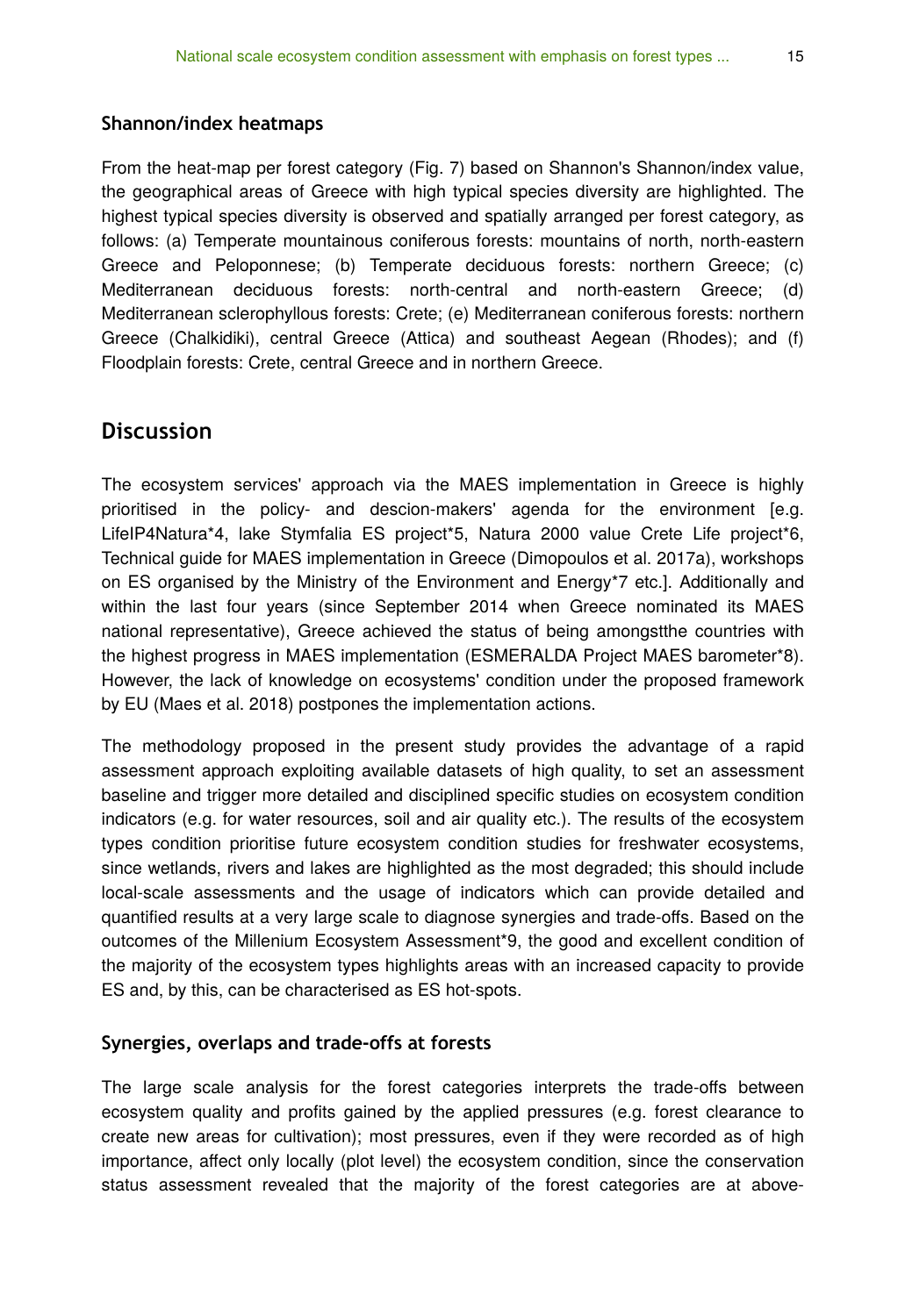adequate condition. This information is crucial for future ES assessments since it provides information on pressures that should be monitored in order to identify the limits of sustainable management above which the pressure would become a direct threat for ecosystems' condition and its capacity to provide ES. By this, future studies should analyse the drivers of change identified by the pressures' analysis in order to take these into account when drafting and implementing the protected areas' management and action plans.

Typical species richness can be used as a good indicator for the maintenance of functional and structural characteristics of habitats types (Chrysopolitou et al. 2015, Dimopoulos et al. 2018, Dimopoulos et al. 2014, Evans and Arvela 2011, Tsiripidis et al. 2018) and subsequently of the relevant forest categories; thus, heat-maps, based on the Shannon diversity Shannon/index, pinpoint areas where maintenance services are provided at various values. However, in this study, the variation of the Shannon/index amongst the forest categories is low, providing no clear information for maintenance services hot-spots. Thus, synergies, overlaps and trade-offs of the typical species richness indicator with the pressures applied and the ecosystem condition cannot be clearly identified and described by the proposed methodology, since no sound correlation is evident amongst them.

#### **Recent achievements and the road ahead**

This study revealed that ecosystem condition assessment is a multivariate concept which should include and unify all environmental information available for each ecosystem type; thus, it is the keystone of the whole Action 5 of the EU Biodiversity Strategy to 2020 (Maes et al. 2018). This prerequisite guides ES researchers' efforts to combine different types of information and data that require standardisation, normalisation and frequently weighting for each data category; hence, the need for interdisciplinary cooperation, as well as for specialised training on ES condition and ES data management and analysis is mandatory. Attempting to propose methodologies and provide practical solutions for bottlenecks in ES mapping, the ESMERALDA H2020 project\*10 organised an extensive dissemination campaign and hands-on workshops; thus, the ESMERALDA project managed to build highlevel capacity on ES amongst scientists from all EU Member States. In the case of Greece, this led to large-scale projects in Natura sites (e.g. local case study at the mountainous lake Stymfalia), as well as to national-orientated publications (e.g. Technical guide for MAES implementation in Greece (Dimopoulos et al. 2017a) etc. In the same direction, the most important achievement, related to the MAES implementation in Greece, is the recent approval (end of 2017) of a LIFE Integrated Project (Integrated actions for conservation and management of Natura 2000 sites, species, habitats and ecosystems in Greece); one of its main actions is to map and assess Greece's ecosystem condition at national, regional and local scale.

Next planned actions in Greece should include the integration of all available data for each ecosystem type into one database, in order to determine structural and functional indicators for ecosystem condition (e.g. total species richness, plant functional types, soil pH, structural heterogeneity etc.), as proposed and indexed in Maes et al. (2018). The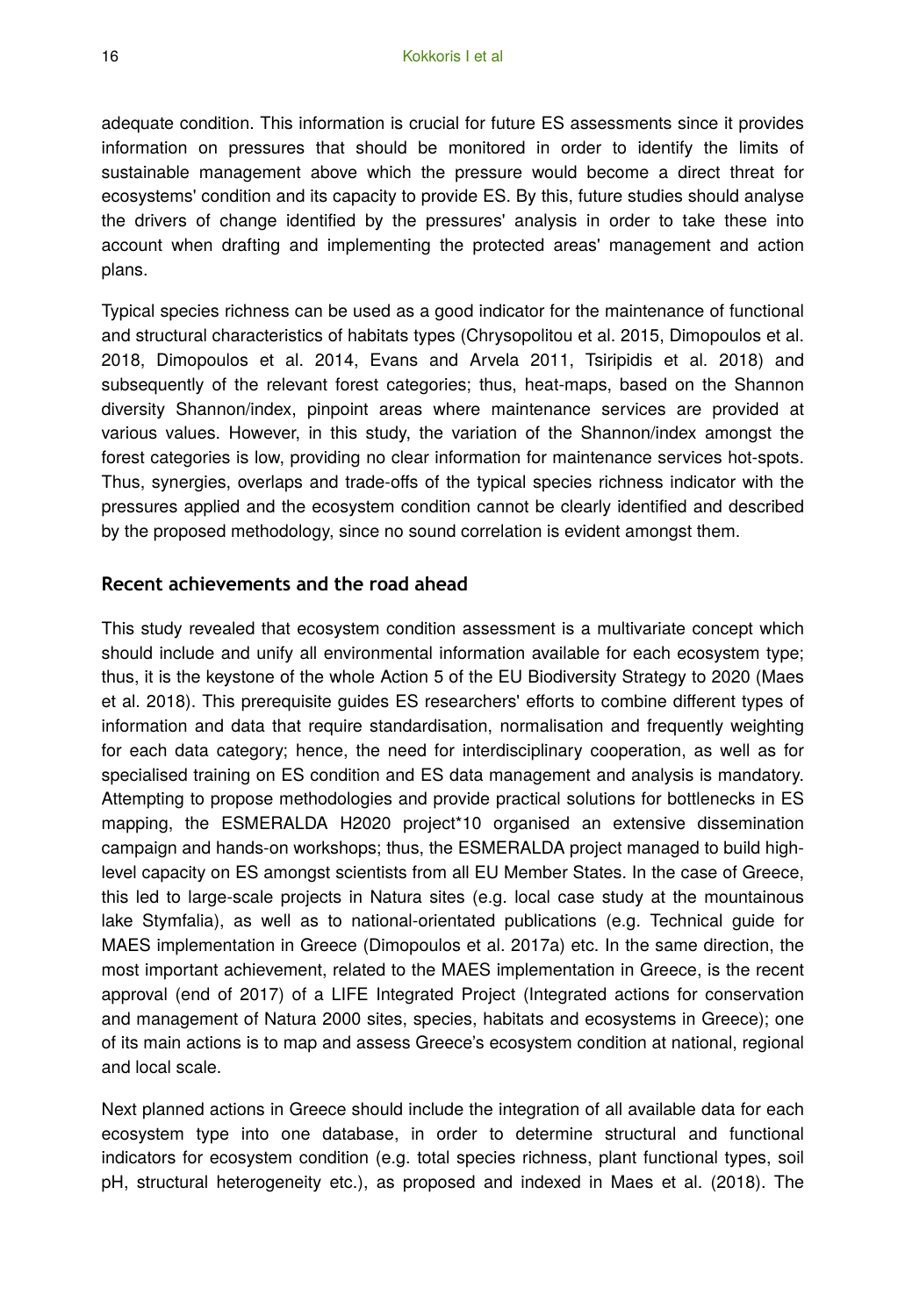starting point could be the assessment of the most widely distributed forest ecosystems in Greece, such as the Mediterranean deciduous forests (oak forests, chestnut forests, mixed thermophilous) and the Temperate deciduous forests (beech forests) for which detailed phytosociological and ecological overviews throughout Greece exist (Bergmeier and Dimopoulos 2001, Bergmeier and Dimopoulos 2008, Tsiripidis et al. 2007). This dataset ranges from the species- to the ecosystem type-level and should be further elaborated to deliver concrete indicators for all possible structural and functional ecosystem attributes. The bottom-up approach from the plant community/association to the habitat type, to the forest type and the forest category, is considered as the most appropriate. In addition to the structural attributes monitored under the EU Nature Directives, other structural attributes, based on species diversity and abundance, could be assesssed at the levels of:

- total-, endemic-, range-restricted-, rare-, vulnerable-, ruderal-, alien-, invasive-, species diversity per community type, per grid-cell and per reference mapping unit,
- community/association diversity per habitat type,
- habitat type diversity per forest type.

These structural attributes, in combination with functional attributes per plant community and habitat type on the basis of their species functional traits (e.g. dispersal mode, lifeform, growth-form), are expected to provide results of high confidence to be integrated into ecosystem condition mapping and in the decision- and policy-making process.

The next important phase for integrated management of species, habitat types and ecosystems within and outside SACs of the Natura 2000 network, should include: (a) scientific documentation of the ecosystem condition, (b) linkages to the established conservation objectives (down-scaled from the national to the local level) and (c) linkages to the conservation measures to be applied in the framework of management plans. This crucial stage is a real challenge for academia, decision-, policy-makers and stakeholders.

# **Conclusions**

The present study provides a rapid, national scale assessment on the condition of the ecosystems in Greece and revealed that the majority of ecosystems are at above-adequate condition (wetlands are mostly in adequate condition); mapping of ecosystem condition highlights potential hot-spots of ES supply. The pressures' analysis within each forest ecosystem type revealed the main drivers of change in the forest categories, while the typical species richness assessment highlighted the need for a more detailed analysis based on more integrated aspects of diversity (e.g. total species richness assessments). Regarding policy- and decision-making support, this study, complementary to the study by Kokkoris et al. (2018), provides one of the initial steps needed for the kick-off actions of the MAES implementation in Greece; moreover, it revealed that the available data from the Natura 2000 database of Greece could be used for framework assessments and produce cornerstone results guiding future studies and ES research.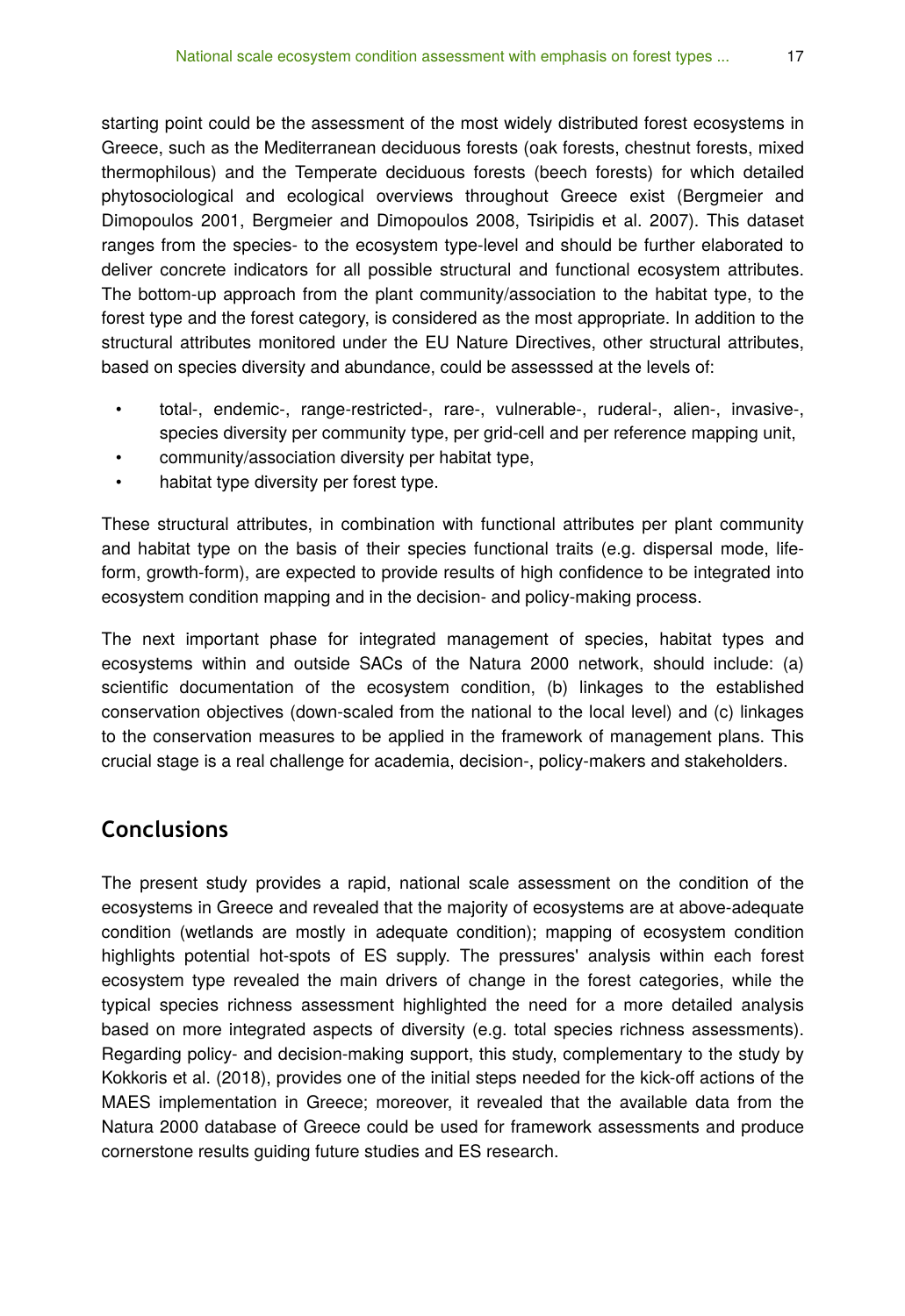# **References**

- Bergmeier E, Dimopoulos P (2001) Fagus sylvatica forest vegetation in Greece: Syntaxonomy and gradient analysis. Journal of Vegetation Science 12 (1): 109-126. <https://doi.org/10.1111/j.1654-1103.2001.tb02622.x>
- Bergmeier E, Dimopoulos P (2008) Identifying plant communities of thermophilous deciduous forest in Greece: Species composition, distribution, ecology and syntaxonomy. Plant Biosystems 142 (2): 228-254. [https://](https://doi.org/10.1080/11263500802150357) [doi.org/10.1080/11263500802150357](https://doi.org/10.1080/11263500802150357)
- Bordt M (2015) Land and ecosystem condition and capacity Draft (Version 1.0). United Nations Statistics Division
- Braun-Blanquet J (1964) Pflanzensoziologie-Grundzüge der Vegetationskunde, 3 Auflage. Springer Verlang, Wien.
- Burkhard B, Santos-Martin F, Nedkov S, Maes J (2018) An operational framework for integrated Mapping and Assessment of Ecosystems and their Services (MAES). One Ecosystem 3: e22831.<https://doi.org/10.3897/oneeco.3.e22831>
- Cardinale B, Duffy J, Gonzalez A, Hooper D, Perrings C, Venail P, Narwani A, Mace G, Tilman D, Wardle D (2012) Biodiversity loss and its impact on humanity. Nature 486 (7401): 59‑67. <https://doi.org/10.1038/nature11148>
- Chrysopolitou V, Apostolakis A, Kotzageorgis G, Defingou M, Gioutlakis M, Hatziiordanou L, Hadjicharalambous H (2015) Deliverable Β7. Methodology on data compilation for evaluating the habitat and species status, from cell level to Natura network and national level – Final edition. YPEKA, Athens.
- Costanza R, d'Arge R, de Groot R, Farber S, Grasso M, Hannon B, Limburg K, Naeem S, O'Neill R, Paruelo J, Raskin R, Sutton P, den Belt Mv (1997) The value of the world's ecosystem services and natural capital. Nature 387 (6630): 253‑260. [https://](https://doi.org/10.1038/387253a0) [doi.org/10.1038/387253a0](https://doi.org/10.1038/387253a0)
- Daily G (Ed.) (1997) Nature's Services: Societal Dependence on Natural Ecosystems. Island Press, Washington DC. [ISBN ISBN 1-55963-475-8]
- de Groot R (1992) Functions of Nature: Evaluation of Nature in Environmental Planning, Management and Decision Making. Wolters-Noordhoff, Groningen. [https://](https://doi.org/10.1038/355422a0) [doi.org/10.1038/355422a0](https://doi.org/10.1038/355422a0)
- Dierschke H (1994) Pflanzensoziologie: Grundlagen und Methoden. Ulmer, Stuttgart.
- Dimopoulos P, Bergmeier E, Eleftheriadou E, Theodoropoulos K, Panitsa M, Tsiafouli M (2014) Identification, Interpretation and Management of the Forest Habitat Types of Greece. KATAGRAMMA Publ., Kiato. [ISBN 978-960-9407-24-3]
- Dimopoulos P, Kokkoris I, Drakou E (2017a) Technical guide for mapping and assessment of ecosystem and their services in Greece. National Center of the Environment and Sustainable Development [In Greek]. [ISBN 978-960-9407-42-7]
- Dimopoulos P, Drakou E, Kokkoris I, Katsanevakis S, Kallimanis A, Tsiafouli M, Bormpoudakis D, Kormas K, Arends J (2017b) The need for the implementation of an Ecosystem Services assessment in Greece: drafting the national agenda. One Ecosystem 2: e13714.<https://doi.org/10.3897/oneeco.2.e13714>
- Dimopoulos P, Tsiripidis I, Xystrakis F, Kallimanis A, Panitsa M (2018) Methodology for monitoringand conservation status assessment of the habitat types in Greece. National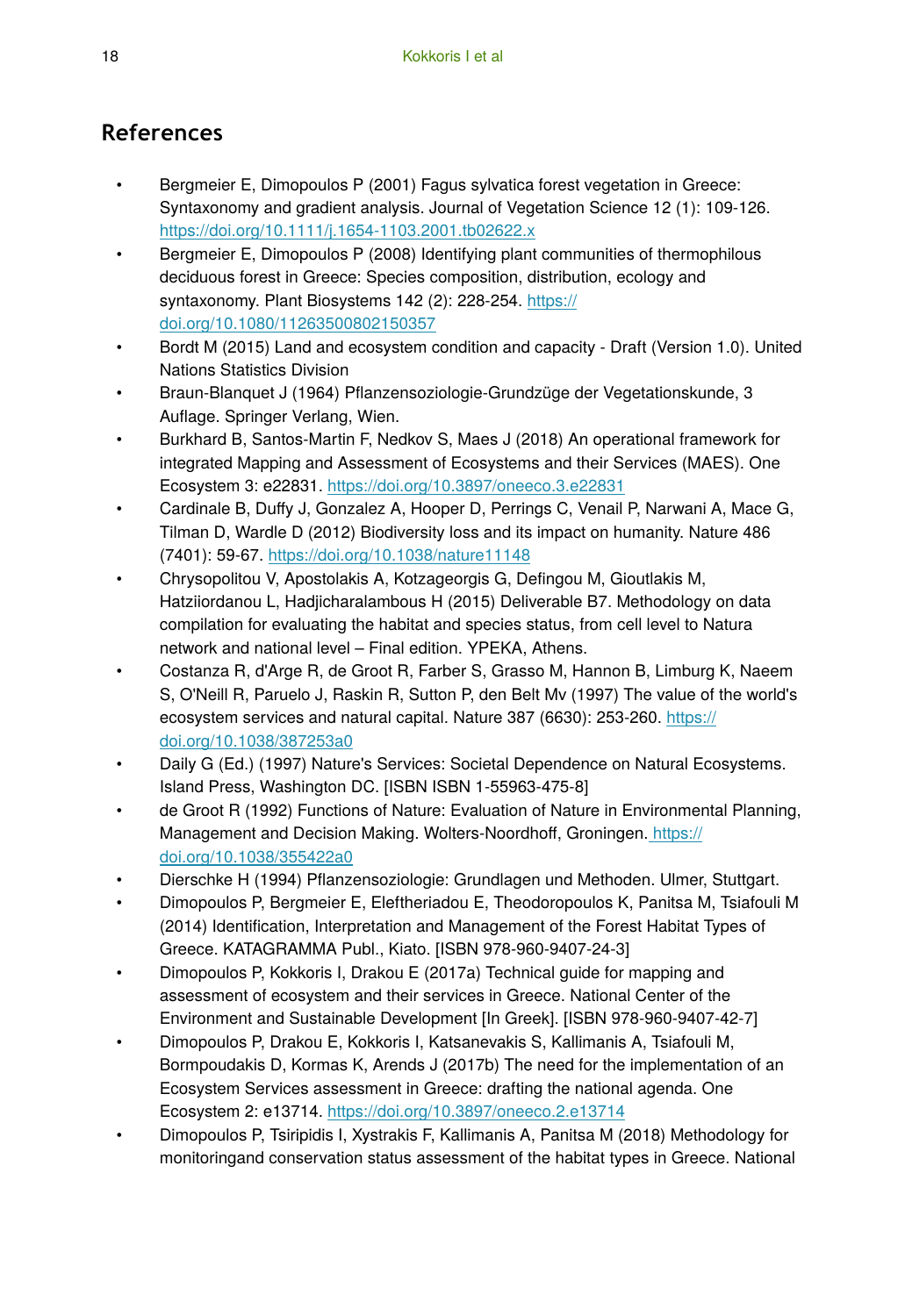Center of the Environment and Sustainable Development, Athens, 128 pp. [ISBN ISBN 978-960-99033-2-5]

- European Commission (2011) Our life insurance, our natural capital: an EU biodiversity strategy to 2020. COM(2011) 244. European Commission, Brussels.
- Evans D, Arvela M (2011) Assessment and reporting under article 17 of the Habitats Directive–explanatory notes & guidelines for the period 2007–2012. European Topic Centre on Biological Diversity, Paris.
- Hassan R, Scholes R, Ash N (Eds) (2005) Millenium Ecosystem Assessment: Ecosystems and human well-being: synthesis. Island Press, Washington DC.
- Hellenic Ministry of Environment and Energy (2016) Conservation status assessment of habitat types and species for terrestrial areas protected under the «Natura 2000» network at a national scale (unpublished data, available upon request).
- Hellenic Ministry of the Environment, Energy and Climate Change (2014a) Prioritized Action Framework (PAF) for Natura 2000 for the EU multiannual financing period 2014-2020. Hellenic Ministry of the Environment, Energy and Climate Change, Athens, 75 pp.
- Hellenic Ministry of the Environment, Energy and Climate Change (2014b) National Biodiversity Strategy and Action Plan. Hellenic Ministry of the Environment, Energy and Climate Change, Athens, 132 pp. [ISBN ISBN 978-960-7284-33-4]
- Kokkoris I, Drakou E, Maes J, Dimopoulos P (2018) Ecosystem services supply in protected mountains of Greece: setting the baseline for conservation management. International Journal of Biodiversity Science, Ecosystem Services & Management 14 (1): 45‑59.<https://doi.org/10.1080/21513732.2017.1415974>
- Leuschner C, Ellenberg H (2017a) Ecology of Central European Forests. Springer InternationalPublishing, Switzerland[. https://doi.org/10.1007/978-3-319-43042-3](https://doi.org/10.1007/978-3-319-43042-3)
- Leuschner C, Ellenberg H (2017b) Ecology of Central European Non-Forest Vegetation: Coastal toAlpine, Natural to Man-Made Habitats. Springer International Publishing, Switzerland[. https://doi.org/10.1007/978-3-319-43042-3](https://doi.org/10.1007/978-3-319-43042-3)
- Maes J, Teller A, Erhard M, Grizzetti B, Barredo J, Paracchini M, Condé S, Somma F, Orgiazzi A, Jones A, Zulian A, Vallecilo S, Petersen J, Marquardt D, Kovacevic V, Abdul Malak D, Marin A, Czúcz B, Mauri A, Loffler P, Bastrup-Birk A, Biala K, Christiansen T, Werner B (2018) Mapping and Assessment of Ecosystems and their Services: An analytical framework for ecosystem condition. Publications office of the European Union, Luxembourg.
- Perring C, Folke C, Mäler K (1992) The ecology and economics of biodiversity loss: the research agenda. Ambio (21)201‑211.
- Tsiripidis I, Bergmeier E, Dimopoulos P (2007) Geographical and ecological differentiation in Fagus forest vegetation of Greece. Journal of Vegetation Science (18)743‑750. <https://doi.org/10.1111/j.1654-1103.2007.tb02589.x>
- Tsiripidis I, Xystrakis F, Kallimanis A, Panitsa M, Dimopoulos P (2018) A bottom-up approach for the quantitative assessment of habitats structures and functions conservation status. Rendiconti Lincei. Scienze Fisiche e Naturali 29 (2): 267‑282. <https://doi.org/10.1007/s12210-018-0691-x>
- van der Maarel E, Franklin J (2013) Vegetation Ecology. 2nd. Wiley-Blackwell, Chichester, 556 pp.<https://doi.org/10.1002/9781118452592>